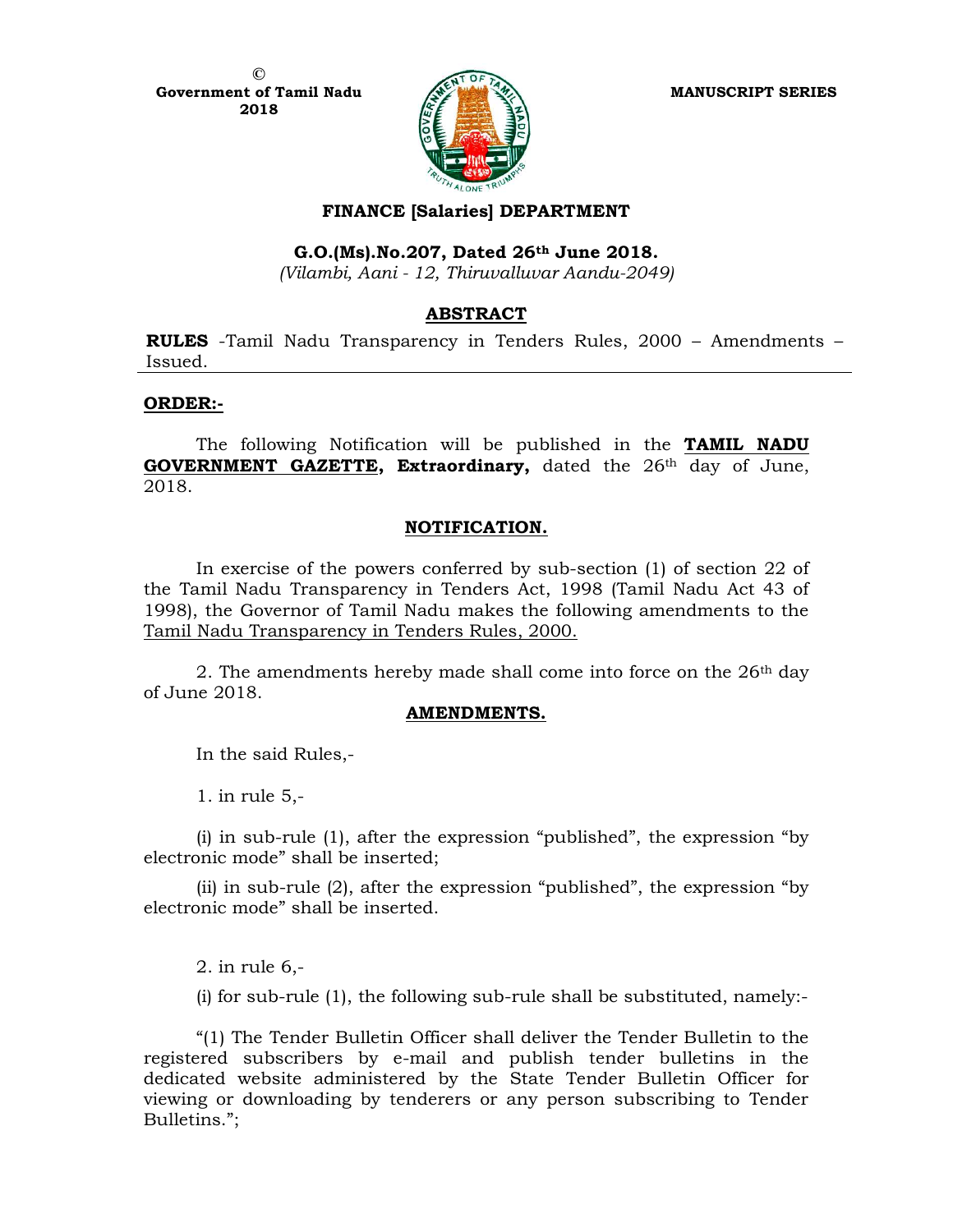(ii) sub-rule (2) shall be omitted.

3. in rule 11,-

(i) in sub-rule (1), for the expression "fifty crores", the expression "seventy five crores" shall be substituted;

(ii) for sub-rule (2), the following sub-rule shall be substituted, namely:-

"(2) The Tender Inviting Authority shall have the Notice Inviting Tenders published in daily newspapers. The number, editions and language of the newspapers in which the Notice Inviting Tenders shall be published will be based on the value of procurement as specified in the Annexure." ;

4. in rule 14, after sub-rule 7, the following sub-rule shall be inserted, namely:-

"(7-A) The tender documents shall include the details of purchase preference as provided in Chapter VI-A.".

5. after Chapter VI, the following Chapter shall be inserted, namely:-

#### "CHAPTER VI-A.

#### PURCHASE PREFERENCE.

30-A. In case of procurement of goods or services, where it is possible for the procuring entity to divide the award of tenders to more than one supplier or service provider, the tender document shall clearly indicate that upto twenty five per cent of the total requirement in the procurement may be awarded to domestic enterprise, not being the lowest tender, in respect of only of goods manufactured or produced or services provided or rendered by them, if the following conditions are satisfied-

- (a) the lowest tender is not a domestic enterprise;
- (b) the preferential award shall extend only to the lowest tender among the domestic enterprises who are substantially responsive and technically qualified; and
- (c) such domestic enterprise is willing to match the price of the lowest tender:

Provided that where the Tender Inviting Authority is of the view that in the interest of the participation of domestic enterprise in the tender to avail the above benefit, a less stringent set of technical qualification parameters are required, he shall specify a separate set of technical qualifications for domestic enterprises in the tender documents with the approval of the Government.

30-B. In case of procurement of goods or services, where it is possible for the procuring entity to divide the award of tenders to more than one supplier or service provider, the tender document shall clearly indicate that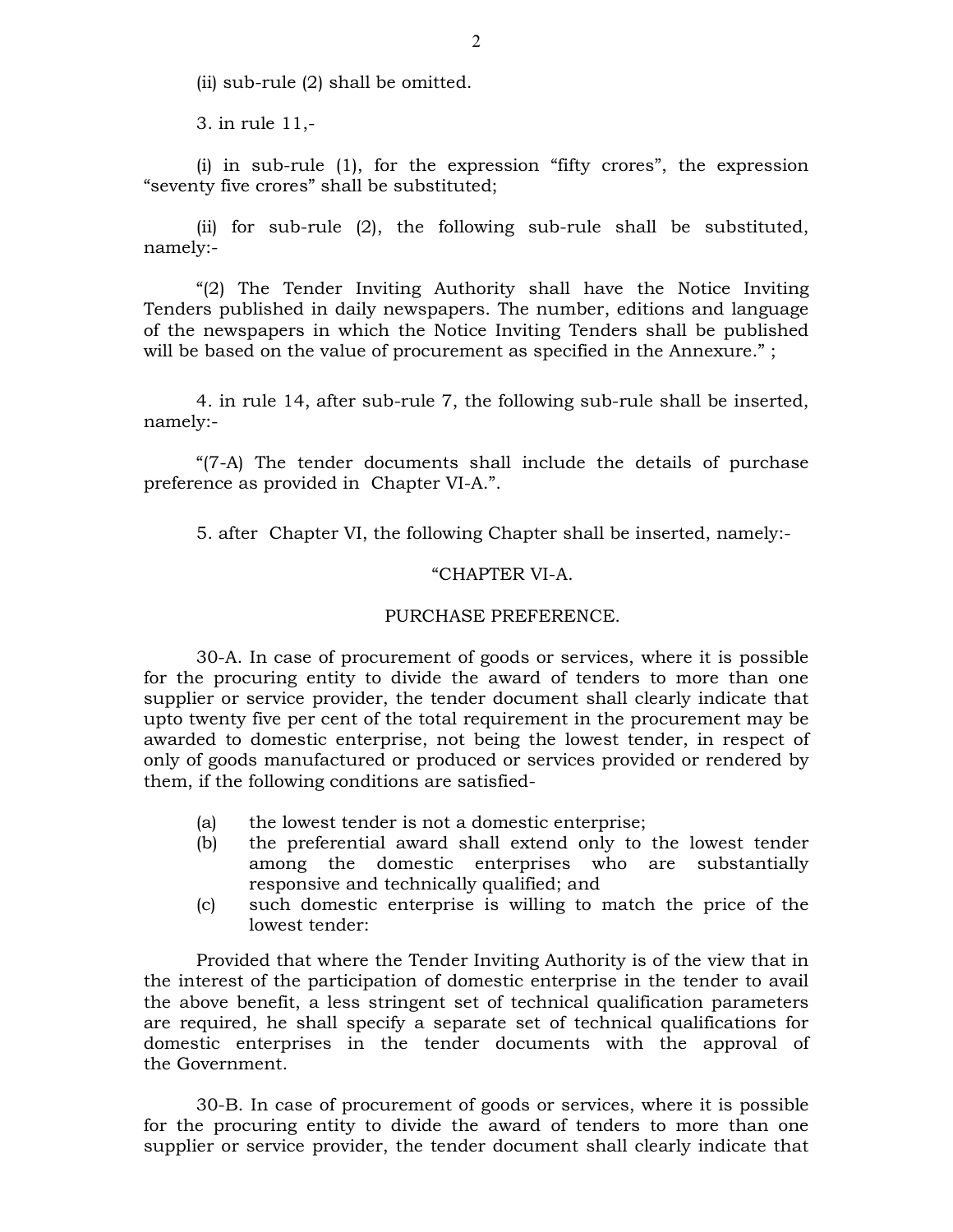upto forty per cent of the total requirement in the procurement may be awarded to Government departments, Public Sector Undertakings, Statutory Boards and other similar institutions as may be notified by the Government, in respect of only of goods manufactured or produced or services provided or rendered by them, if such tenderer is willing to match the price of the lowest tender.".

6. after rule 33, the following Annexure shall be added, namely:-

# THE ANNEXURE. [see rule 11(2)]

1. Financial limits for advertising Tender Notices in newspapers are as follows:

| <b>Details of Newspaper</b> |                                                               |                                                                              | <b>Value of Procurement</b>                  |                                              |
|-----------------------------|---------------------------------------------------------------|------------------------------------------------------------------------------|----------------------------------------------|----------------------------------------------|
| Area                        | English                                                       | Tamil                                                                        | Goods/ Services                              | <b>Works</b>                                 |
| [1]                         | [2]                                                           | [3]                                                                          | [4]                                          | [5]                                          |
| <b>District</b>             |                                                               | 1<br>(District<br>edition)                                                   | Above Rs.10<br>lakh and upto<br>Rs.25 lakh   | Above Rs.25 lakh<br>and upto Rs.50<br>lakh.  |
| <b>State</b>                | 1<br>(A11)<br>editions in<br>the State)                       | 1<br>(A11)<br>editions<br>in the<br>State)                                   | Above Rs.25<br>lakh and upto<br>Rs.3 crore.  | Above Rs.50 lakh<br>and upto Rs.3<br>crore.  |
| <b>South</b><br>India       | 1<br>(South<br>India<br>edition)                              | 1<br>(A11)<br>editions<br>in the<br>State)                                   | Above Rs.3 crore<br>and upto Rs.5<br>crore.  | Above Rs.3 crore<br>and upto Rs.5<br>crore.  |
| A11<br>India                | 1.<br>(All India<br>edition)                                  | 1.<br>(A11)<br>editions<br>in the<br>State)                                  | Above Rs.5 crore<br>and upto Rs.75<br>crore. | Above Rs.5 crore<br>and upto Rs.75<br>crore. |
|                             | 1<br>(All India<br>edition<br>and Indian<br>Trade<br>Journal) | 1<br>(A11)<br>editions<br>in the<br>State and<br>Indian<br>Trade<br>Journal) | Above Rs.75<br>crore.                        | Above Rs.75 crore.                           |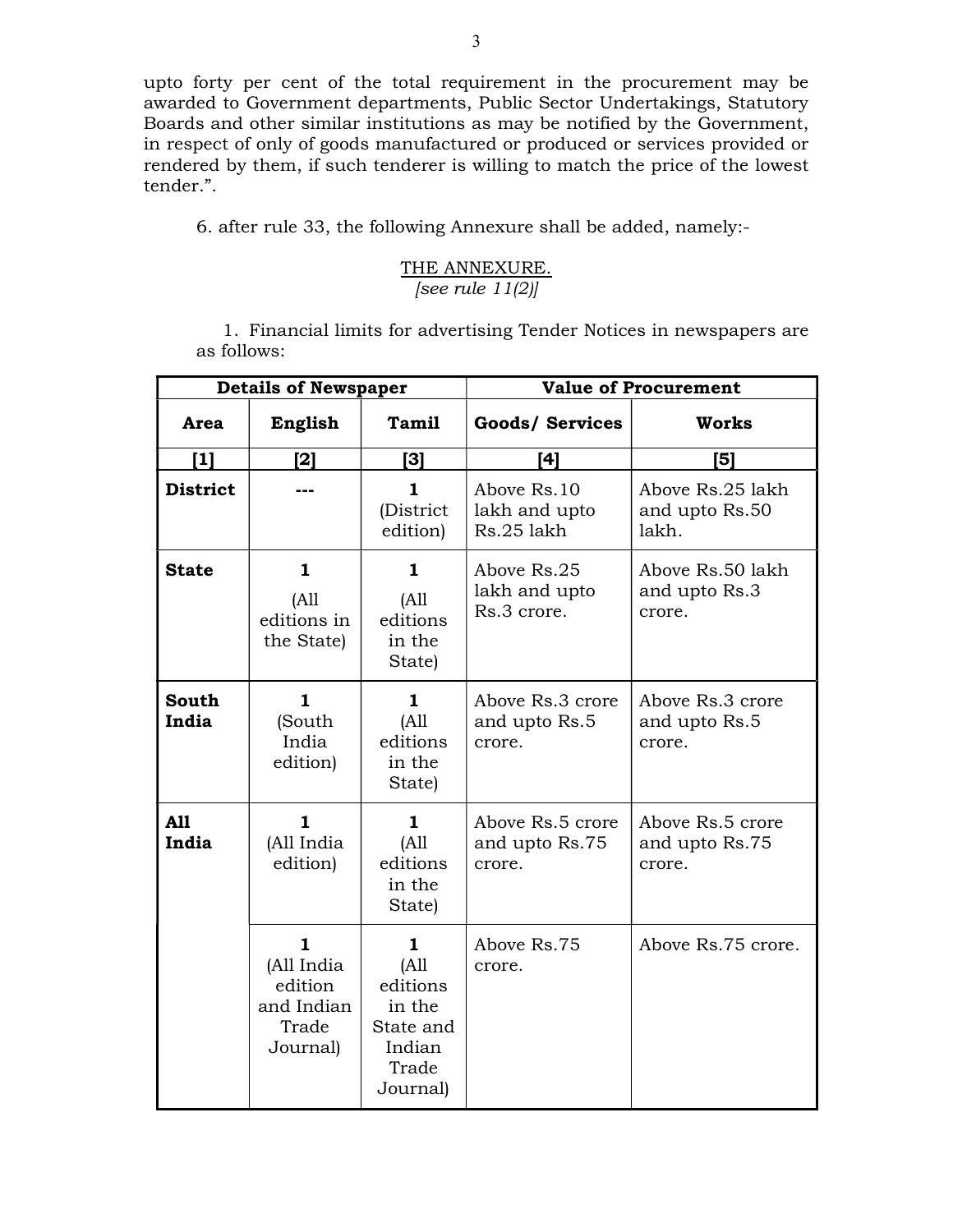2. Conditions for publication of tender advertisements:-

 (a) When more than one tender is bunched in a tender notice, the highest value among the individual tenders should be considered to determine the applicable norms. The sum total of values of all individual tenders cannot be considered; and

 (b) In the case of international competitive biddings, it would be open for the tender inviting authority to give additional advertisements in more number of newspapers or magazines.

### (BY ORDER OF THE GOVERNOR)

## K.SHANMUGAM ADDITIONAL CHIEF SECRETARY TO GOVERNMENT

#### To

- The Works Manager, Government Central Press, Chennai -600 079 (for publication of notification in the Tamil Nadu Government Gazette and to send 250 copies to Government).
- All Secretaries to Government, Chennai 600 009.
- The Secretary, Legislative Assembly, Secretariat, Chennai-600 009.
- The Secretary to the Governor, Chennai- 600 032.
- The Comptroller, Governor's Household, Raj Bhavan, Chennai-600 032.
- The Governor's Secretariat, Raj Bhavan, Guindy, Chennai-600 032.
- All Departments of Secretariat, Chennai 600 009.
- All Heads of Departments.
- All Public Sector Undertakings and Statutory Boards.
- All Collectors / All District Judges / All Chief Judicial Magistrates.
- The Principal Accountant-General(A & E), Chennai-600 018.
- The Accountant-General (Audit-1), Chennai-600 018.
- The Accountant-General (Audit-II), Chennai-600 018.
- The Accountant-General (CAB), Chennai-600 09 / Madurai.
- All Chief Educational Officers / All District Elementary Educational Officers.
- All Pay and Accounts Officers / All Treasury Officers / All Sub Treasury Officers.

The Principal Secretary / Commissioner of Treasuries and Accounts, Chennai-35.

- The Chief Internal Auditor and Chief Auditor of Statutory Board, Chennai -600 035.
- The Chairman/Secretary, Tamil Nadu Public Service Commission, Chennai-600 003.
- The Registrar, High Court, Chennai-600 104.
- All Commissioners of Tribunal for Disciplinary Proceedings.
- The Registrars of all Universities, Agricultural Universities, Coimbatore.
- The Project Co-ordinator, Tamil Nadu Integrated Nutrition Project, Trichy, Tirunelveli, Salem, Tiruppur and Erode.
- The Commissioner, Corporations of Greater Chennai / Madurai/ Coimbatore/ Tiruchirappalli/ Salem/ Tirunelveli/Erode/Tiruppur/ Vellore/Tuticorin Thanjavur/ Dindigul.